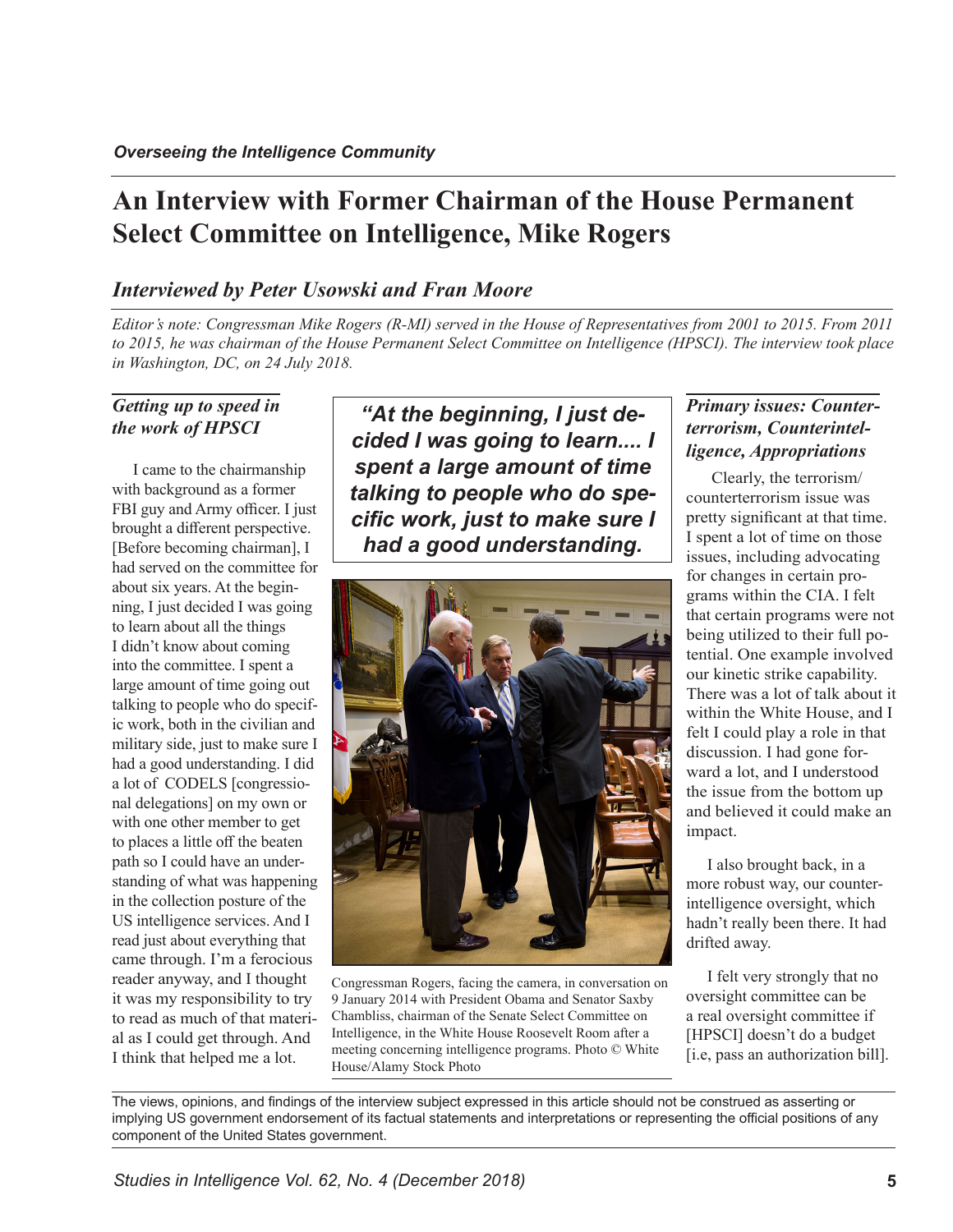*Every year we were there, we did an intelligence authori*zation bill, which hadn't been done for six years. I felt it *was very important to get back into the regular order of oversight.*

I focused a lot on that, and I worked very closely with my Democrat counterpart, Dutch Ruppersberger (MD). We decided to run it as partners versus parties, and I think it had a significant advantage in getting through some thorny issues and recapture the committee's responsibility for oversight.<sup>a</sup>

Every year we were there, we did an intelligence authorization bill, which hadn't been done for six years before our arrival. I felt it was very important to get back into the regular order of oversight. We also brought back—at the time a little fortuitously—an effort to make sure we had a good understanding of where the Russians were at the time—that's my old FBI background. You know I grew up shooting at Soviet targets when I was in the Army; some things you can't shake. And so I had a personal interest in trying to understand where they were. I'm pretty confident the Russian intelligence services didn't walk away from their efforts. I wanted to have a better understanding. I thought it was important for the committee to have a better understanding, and because

we were doing budgets, asset allocation became very, very important. We reinvigorated our counterintelligence oversight, we invigorated our Russian discussions, we spent a lot of time on the Iran issue, we worked on budget oversight, and spent a lot of time on some thorny issues on the counterterrorism side.

#### *DNI, CIA Responses to a New Chairman: "Healthy Tension"*

 In the beginning, like anything, "Why are you here?" and "Leave us alone." And I understand that. I think a healthy tension is probably a good thing. But over time, I think the community came to trust that I wasn't there to run to the microphone, to cause trouble looking for a problem. I was there to say, "Hey, we have these resources, how do we apply these resources? Are there policy things we can help you with?" Because in my mind, as a member of Congress on the Intelligence Committee, it was my responsibility as much as anyone's to make sure America is protected. And we were going to put demands on the Intelligence Community to do that. And if I'm going to put those demands on the Intelligence Community, I wanted to make sure

it had the right resources, the right policy, and, candidly, the right moral support for doing a very difficult mission.

That's the way I took it. Now, at least I would hope, other directors might tell you that if we found something that wasn't working and there was an honest disagreement—I was never afraid of applying, as Keith Alexander called it, "the Rogers wire-brush treatment." Only in the sense that I thought I was following our responsibility. It was never to try to embarrass anyone or do anything like that. I think over time we developed a great relationship, and it got to where I wanted it to be.

My goal, as chairman, was to never issue a subpoena, which I had the power to do. And I said that upfront to the community. That was my goal. And luckily, we never had to use a subpoena, because we built up trust. If I asked, I got it. If they had something go wrong, they wouldn't wait, they'd come up and talk to me about it. And to me, that's the way you should do oversight. You don't run to the *Washington Post*, you don't run to phone in and say, "My gosh, I caught the intelligence agency doing X." And by the way, I say "me" a lot, but Dutch Ruppersberger was right there with me. And that was really

a. The following appeared on Mr. C.A. Dutch Ruppersberger's website (https://ruppersberger.house.gov/about-dutch/full-biography) (accessed 17 November 2018):

<sup>&</sup>quot;The assignment comes after a committee-record 12 years serving on the House Intelligence Committee, including four as Ranking Member. Congressman Ruppersberger was the first Democratic freshman ever appointed to the committee, which oversees the collection and analysis of intelligence from around the world to ensure our national security and prevent potential crisis situations — especially terrorist activity. He traveled to more than 50 countries including Iraq, Pakistan, Afghanistan, Yemen, China and Venezuela during his time on the committee."

<sup>&</sup>quot;On the committee, he developed a reputation for bipartisan leadership with then-Chairman and Republican Mike Rogers. Beginning in 2011, the pair worked together to pass five intelligence authorization bills over four years -- after a 6-year period without one—as well as bipartisan cybersecurity legislation. In 2015, they became the first dual recipients of the prestigious William Oliver Baker Award from the nonpartisan Intelligence and National Security Alliance for their pragmatic leadership."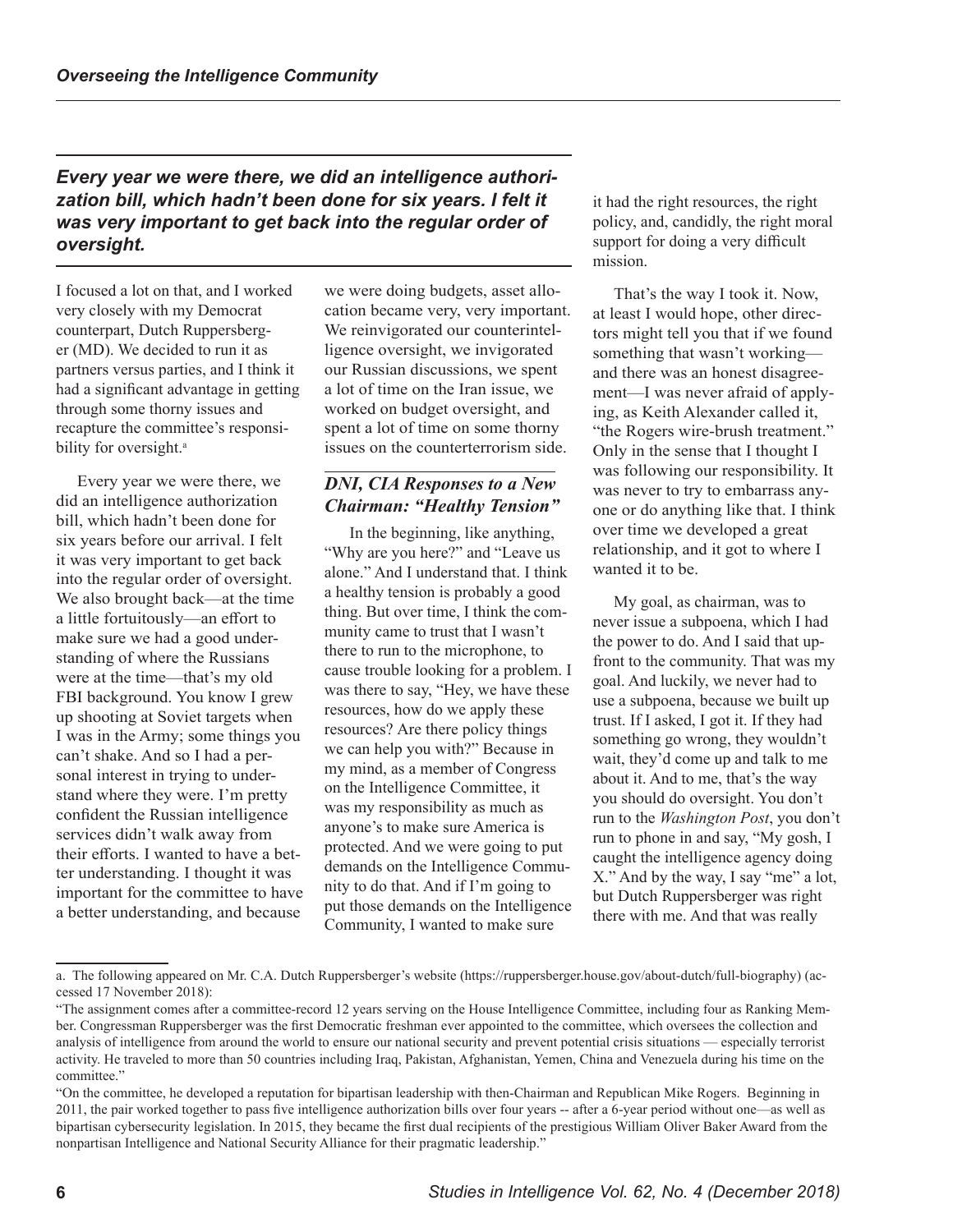critically important, to have someone who equally believed that we should put the needs of national security before our partisanship. I really can't stress that enough.

I think I would describe my relationships with each [DNI and DCIA] as very strong, with all of them. They all had their different styles. They all had different attitudes about what oversight meant to them, and I think we worked through all of that. I think Leon Panetta (DCIA, 2009–2011) and I had a phenomenal relationship as far as him understanding where I was corning from and understanding what I needed to do my job, and vice versa. I would put him at the top of that list. And with the other ones, we worked through it. David Petraeus had his way of doing things, and John Brennan had his way of doing things. Some were more guarded than others, and of course if you add a tension to the relationship, I'm certainly no wall flower. I'm happy to step up and make corrections and "attitude adjustments," as my father used to say. But we didn't really get into a lot of that. It was just more of "Yep, you know what I'm doing, I know what you're doing, let's get at it. If we disagree I'm going to be very honest and frank with you and I expect you to be honest and frank with me as well."

# *View of the DNI/ODNI*

I think until Jim Clapper got there, the ODNI (Office of the Director of National Intelligence) was in drift. I think because Jim Clapper had so much experience in the community, he didn't go there to make his mark on operations. He'd been there and done that. I think that helped tremendously. He started focusing in a

*Before Jim Clapper, we saw all the infighting and the stealing of people and all the things that guys like me knew, or at least believed, was going to happen. Jim Clapper got there, settled it down, and focused on mission.*

way I thought the DNI should focus: What are the strategic threats? As the guy putting together the billions of dollars and the 70-plus portions of the budget, Jim Clapper helped guide the organization through that.

In my mind, Jim Clapper remade Mike Rogers' original position on the DNI. Before Jim Clapper, we saw all the infighting and the stealing of people and all the things that guys like me knew, or at least believed, was going to happen. Jim Clapper got there, settled it down, and focused on mission. I do believe that [because of him] the *President's Daily Brief* is a better product. I think they get a more measured, multiagency view of the world, which I think is healthy. It's not perfect. There are things we should change—I always fought about the size of it; I thought it was way too big. But at the end of the day, I think that sums up my thoughts.

## *Quality of IC Information Exchange and Briefings of HPSCI*

I would say the briefing caliber was mostly good, but then there were briefings when I scratched my head and wondered why they showed up. I would say they were on the positive side more often than not. Of the quality of professional we saw, phenomenal. I mean, just phenomenal. One of the things we were trying to do along the way was to try to bring in people from down the totem pole to come in to get experience for them and to hear their perspective on an operation or some [other aspect of intelligence]. I thought that was helpful. Some of those folks just blow you away. Gives you the feeling that you can sleep well at night, knowing the agency will be in great hands in five or six or eight years or whatever their leadership track is. Overall, it was impressive.

Every once in a while, we bumped into something adversarial, but that didn't happen often. And even when it did, I thought [discussion] remained at a professional level because it wasn't antagonistic. I always found if you offered professionalism, you'd get professionalism in return.

# *Advice to Briefers of HPSCI*

Boy, look at the time. You know, the odd thing about the intelligence committee, it is a bit personality driven. It's unavoidable. There is no set of rules that says, "Here are the five things you have to do every day, Mr. Chairman, to get through to the next day and make sure you're preforming your mission." It's completely up to the chairman. And in this case, I didn't do anything without consultation with my ranking member (Dutch Ruppersberger). He was a former prosecutor; I was a former FBI guy. We'd get how all that works, and it worked phenomenally well, and we could finally steer into things we thought were important for the committee. For example, what is our strategic picture of nations other than counterterrorism threat? There were some frustrations along the way about policy changes and things like that. But my advice to briefers is to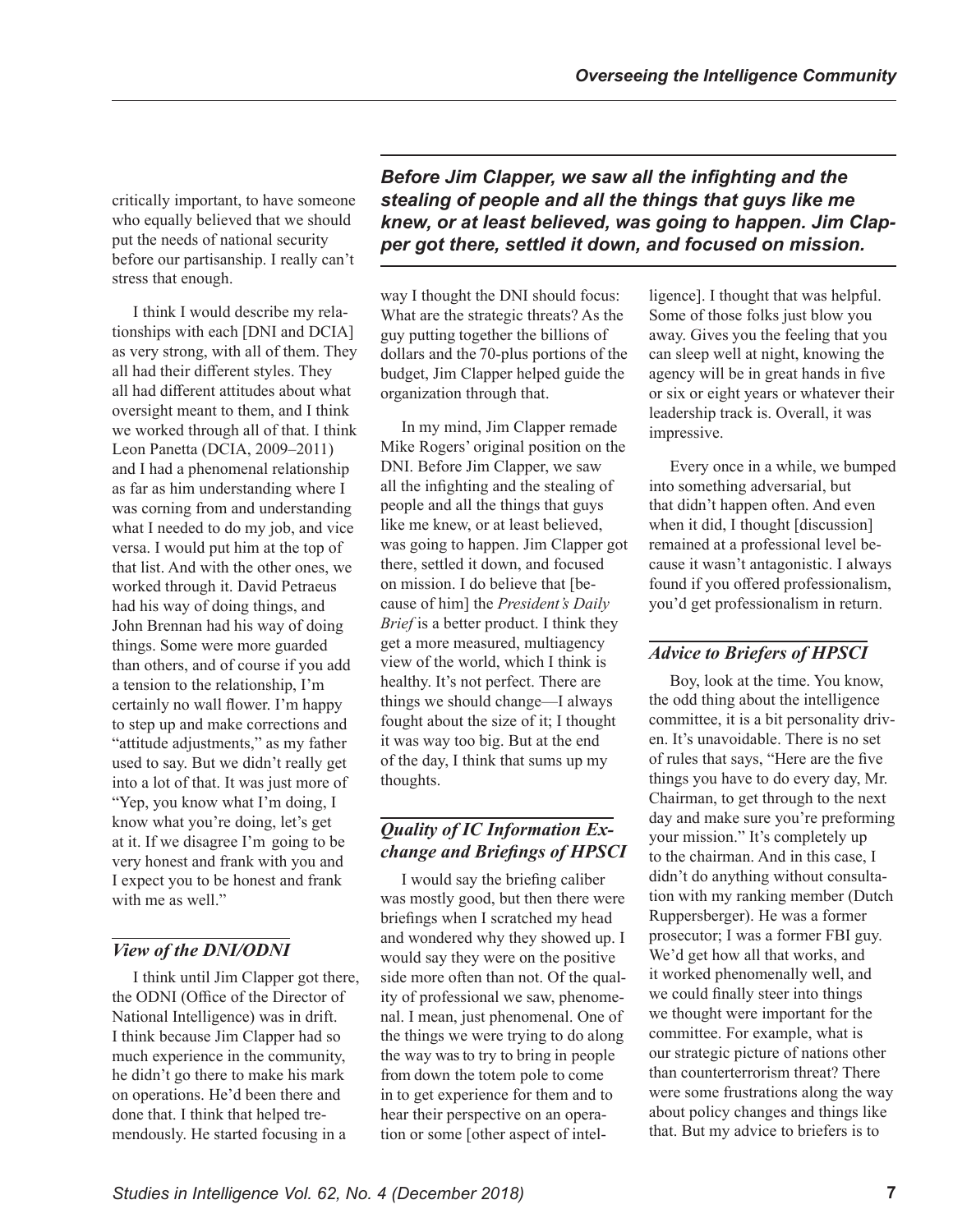#### *I always pushed back to make sure that dissenting views got an airing, even with the committee.*

go in and be professional. Present your case, don't let them [members] get under your skin. In that regard, and I hate to say it, but to be candid, it's just not the same today as it was. I do think it's a responsibility [to be professional].

A former employee reminded me of a story, I had almost forgotten it. I was so upset when I thought the Intelligence Community wasn't fully briefing me on every sliver of a project the administration had said not to brief the committee on. I called in unit after unit and read them the law on the IC responsibility to keep Congress fully informed. They knew I was honked off. For me it was a good opportunity to meet units I hadn't seen before. The employee laughed afterward and said, "You know some of the units loved it because they thought nobody knew they existed." I just think if you come up and you're professional and you do your business and don't let what appears to be the politics of the committee influence your presentation, you're going to be fine.

And I completely understand the reluctance of people to come up and participate in the committee process; I hear it a lot. But it's disheartening to me. It's disappointing to me. I think the IC has an obligation to show up. But be professional, give the members the information they need, and then don't say much. And when it's your time to leave, thank them for their time and move on. My argument is that you [intelligence professionals] have long careers. If it's your turn in the barrel, go up to the committee, go up with pride, be professional, give them the information they need and require, and then go back to work and let the things happen at the [hearing room] podium that happen at the podium.

#### *Thoughts on Quality of IC Intelligence Analysis?*

I think good. I always pushed back to make sure that dissenting views got an airing, even with the committee. There was this natural fear that analysis could be skewed one way or another—I don't mean this to sound like we believed every piece of analysis was skewed. But I always pushed back. I understand you need to be smart about that these days, but I always thought it was really important to hear some of those dissenting views. I don't think the IC should feel bad about the notion that an analysis was not a slam dunk that there wasn't unanimity in a position.

As policymakers ourselves, I just wanted to know. And if that [analysis is] the IC conclusion, I get it; really smart people helped make that decision, but there might be someone in the chain that thought something different. It's okay to put that in there. It doesn't mean that would change our decision any more than it would change the outcome of the analysis. In that respect, I think you have to treat members with the same kind of professionalism you do amongst yourselves. Like, yeah, we had four people disagree, whatever the number is, and 20 people said, this, and three people said that. That's just the way it goes. Got it.

And so, I do think, the analytical product, to me, was very good. If I ever had a problem, I could bring

people in and walk them through how they got there; I thought that was great, and my only pet peeve, if you will, is when they were reluctant to share the dissenting opinions. Other than that, I thought it was exceptionally good.

#### *Most Controversial Issues?*

Snowden happened on my watch. I somehow got the ticket to go to Brussels and try to explain things to the EU Commission. There's about three months of my life I would like back. That was obviously thorny, and it brought programs that I had supported in classified settings out into the open, and I had to work my way through that to try to have a public dialog and make sure we weren't disclosing things. That was a challenging time, no doubt about it. And candidly, we lost the public narrative on that before we got started. And I'm not sure we've gotten it put back in the can yet, about what the real facts were versus what people think happened, including our EU Commission friends. That was a big thorny one.

Iran issues were pretty thorny. Lots of consternation.

And I would argue the kinetic strike program also. And, as I was a proponent of it, I still, candidly to this day, believe it is one of the most effective, impactful things we have done to dismantle and disrupt terrorists operations around the world.

#### *Oversight of Kinetic Strikes*

I was a proponent of the program and took extraordinary steps to try to get it in a good place, including meeting with President Bush and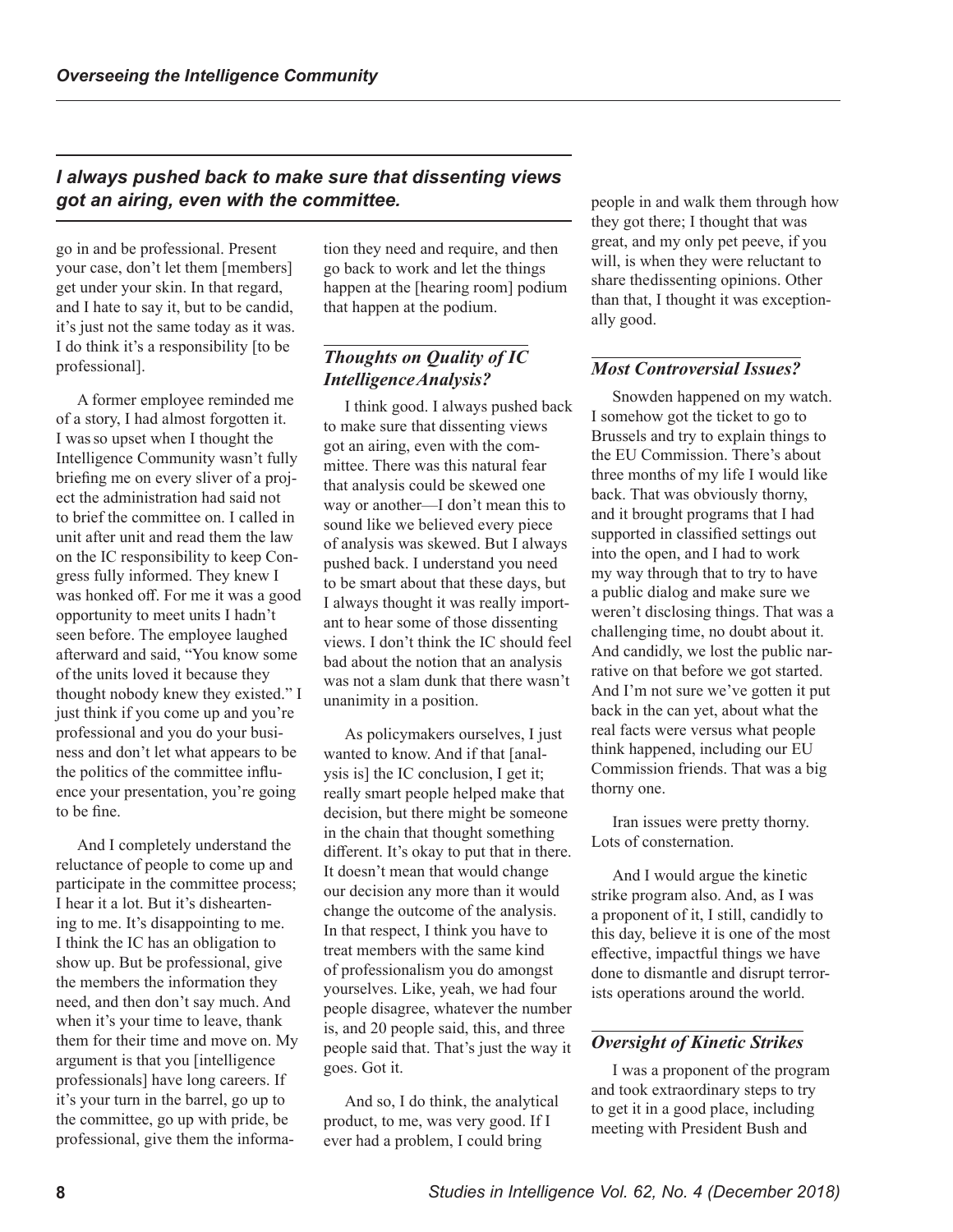secondly the Obama administration. I reviewed every single strike—I doubt anyone else had done this. I did all the after-action reviews; on very sensitive targets, they would brief me ahead of time, "Hey our target's in the window," or not. You know that didn't always work, but if I was available and had the wherewithal to get that information in a classified setting, I did, and I reviewed every single one because I was such a vocal proponent publicly for the program and I believed it was my job as a member and chairman to make sure that, if we're going to do this—this is a big deal, you're taking someone's life—so if something did go wrong, I could honestly and in good faith go and defend the program, the people in the program, and why we were doing it versus saying, "Oh my gosh, this is awful." And I saw that happen too many times.

# *Quality of Relationships with the White House*

Excellent under George W. Bush, not so good under Obama, and I don't mean that in a bad way. I mean, I had people I could reach out and talk to, but the circle of people they [the Obama administration] included in those discussions got very, very small. And they were very distrustful of anyone outside of their small circle. I continued to work with them, where I could, supported them on as much as I could, told them where I differed with them, and I never ran out to the microphone and said, "They're doing X and America's coming to an end!" I just didn't believe that. Where we had a fight, we had a fight. When the door's open, the door's open, that's it. And so, I would say it was a mixed bag under

 *[My goal was] to bring people in from the administration, the Obama administration, [to talk] about where we were, and what kinds of things we were trying to do, and try to put the votes together to approve certain programs.*

the Obama administration. Again, I think they looked at everything happening really in a distrustful way, even though I was helping them on some fairly major issues.

Another example, the Syrian issue, I coordinated, at significant political capital to myself, which again is not why I was chairman, I didn't care about that. [My goal was] to bring people in from the administration, the Obama administration, [to talk] about where we were, and what kinds of things we were trying to do, and try to put the votes together to approve certain programs. And there wasn't a lot of me around. And these kinds of things afterward, if they go well or don't go well. If they don't go well, funny, apparently I was the only guy for it. And so, in that regard, it was okay, it just was such a mixed bag, and that's one thing I regretted.

I extended opportunities to come up and talk all the time; I gave them whatever information they needed. As I said, if I supported it, I supported it. I didn't care whose party it was. And so, again, I think that's just the way of a personality-driven White House. Just talking to people now, I think this new administration is equally isolated and segmented, and I think that's not healthy. I hope this is not something that goes off into the future, because then you'll have more contention. And I don't care who the president is, you shouldn't be there [in the HPSCI] to use those issues for political purposes.

## *Interactions with House leadership, with the House Appropriations Committee, and with SSCI (Senate Select Committee on Intelligence)*

I'll start with the last one. I got along very well with Chairman Diane Feinstein (D-CA); we also had a great understanding and working relationship. Saxby Chambliss was the Republican (GA) ranking member; I got along fine, and we worked out our issues. One of the reasons we got our budgets passed is because we forged that relationship. I spent time over there, I went to see them, I talked to them often. Which you would think would happen a lot in Congress; it doesn't apparently. And so, we worked out a very strong relationship. We didn't always agree, but we could agree on the budget authorization piece, which would allow us both to go back and do the oversight that we felt was appropriate: the Senate for their issues, and the House for our issues. I thought that was good.

And the reason it worked, again, was personality—you have to work at it. You have to work at it. I used to joke with Diane Feinstein that we're like an old married couple. We can't talk about domestic politics, we'd be in an argument; but we can forge this relationship on national security. And I thought it was funny. So did she. I think she had a good sense of humor. And so we just worked it out. We just said, "Hey, this is not about whatever, your water issue in California, this is about national security. We're going to work here, at that level of national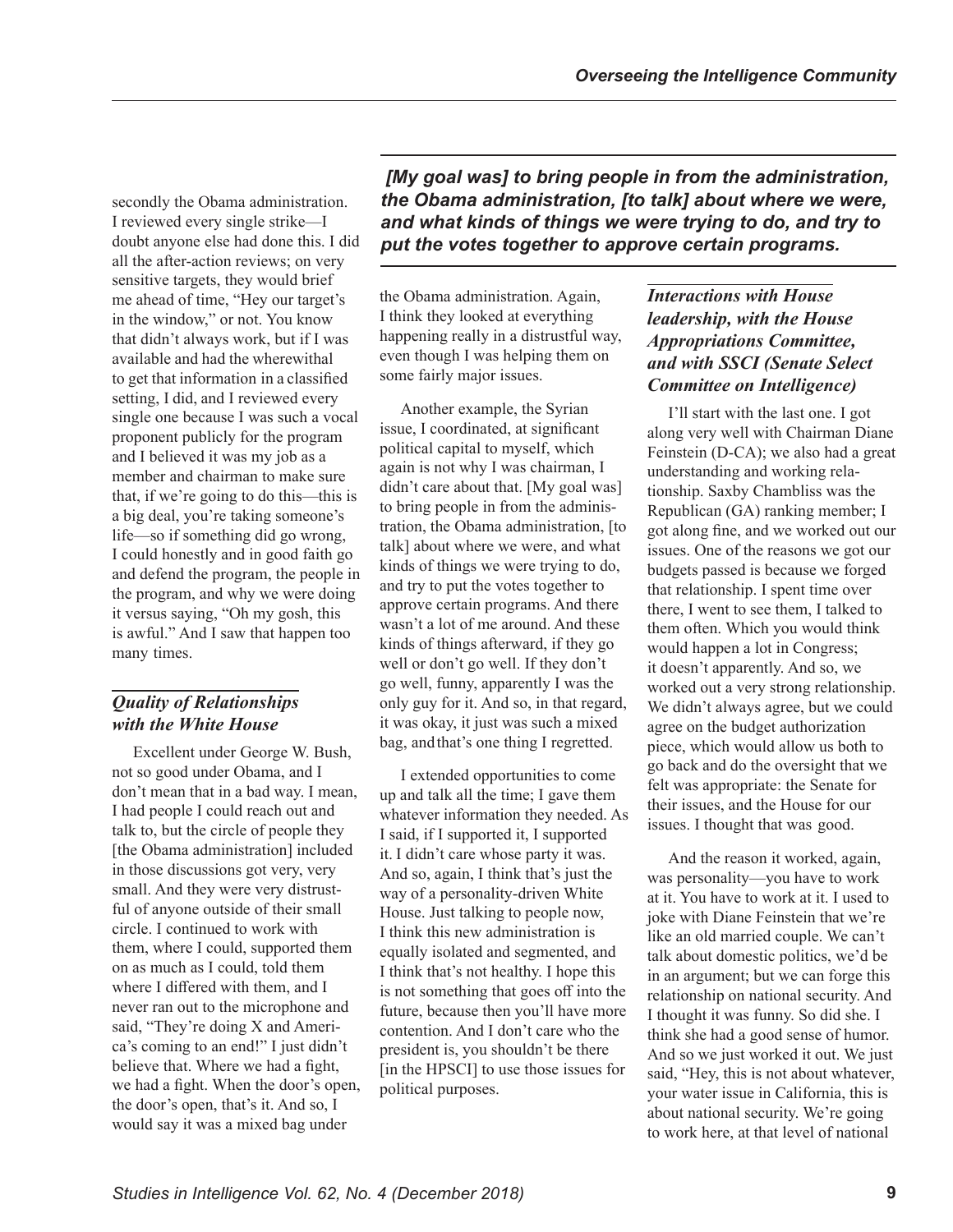## *Secondly, we also said with every budget, we're going to go through these budget briefs, and it's going to be painful. We're going to spend hours doing this.*

security issues, and if we disagree on domestic issues, we'll go to the microphones and fight it out." And we had that kind of an understanding. Which I think is good and healthy, and I think it worked for both committees to their advantage.

With respect to the Appropriations Committee, the key to this is passing an authorization. I like to believe that we pulled a lot of that. What happens is, because these are so classified more than your readers may want to know—what happens is that when they don't do these budgets, when they [oversight committees] are not paying attention to these budgets, all of that authority and oversight drifts back over to the appropriators. And there's a small number of people and very few members have the ability, even on appropriations—to see what those programs are. A small number of staff folks get a lot of power, and I just don't think that's healthy. I was adamantly opposed to allowing that to continue. That's one of the big, important reasons I stated from the first that getting an authorization is key to proper oversight. I have beat on my other members, "If you're not reauthorizing your committee or going through this process, you' re not a real chairman."

Yeah, it's hard; it's painful. Some days are really dry. I mean, we were going over numbers on fuel consumption for operations. Fuel consumption. Right? And you're thinking, this is pretty rough. When you're talking about 9,000 gallons of helicopter fuel, or some crazy thing, I just felt it was really important to do that. And

when we did that, we wrestled back the authority from the Appropriations Committee, where I argued members on the intel committee can understand, get the programs, understand what the risks are. Whereas these folks on the Appropriations Committee didn't get all that. Nor would they spend a lot of time on it, because in their world, it's not very big. Right? You think about it, it's just not that important. Well, we tried to wrestle that back. And I think we did a great job with that.

As to my relationship with House leadership, John Boehner appointed me and let me do my thing. He was great to work with in that regard.

## *The Majority and Minority Relationship*

The first thing Dutch Ruppersberger and I did was to sit down [and talk]. We had watched the dysfunction of certain aspects of the committee. The reason those authorization bills got stalled was because people were throwing political amendments on the bills. If their big public debate was torture, then some political amendment on torture. Or, on the war, some political amendment got on the war. I pledged to him and he pledged to me in this meeting, that we were going to strip out any political amendment. I would not accept it as chairman if he didn't accept it as ranking member, and we would clean the bill of all of the problems that had been the reasons those bills never went anywhere. You take a few arrows from your own team when that happens.

Secondly, we also said with every budget, we're going to go through these budget briefs, and it's going to be painful. We're going to spend hours doing this. And, of course, the first one was always the worst because people didn't understand why we were in there for hours talking about budgets. Right? It's not exciting. Important, but not exciting. We directed that the staffs were going to brief together, at the same table. That was shock and awe. What? We can't do that. You have a Republican staff and a Democrat staff, and half of them don't like each other at that time, and I argued it was probably because they don't know each other very well, and it's "You're my enemy so we're going to fight about stupid things." We both enforced the staffs briefing together, which was really important.

That fundamentally changed the way the committee operated. I would take briefings from Democrat staff all the time: "Come and tell me what you think." We just started tearing down this notion that you're a Democrat and I'm Republican, and, again, we understood there would be things we disagreed with. That's great, but we came together to talk about it versus screaming at each at a committee hearing. Throwing paper at each other. That, I think, went a long way. And we worked with members who had issues about Program A, B, or C or D, and if they had personal issues about it, I tried to accommodate them—and the same with Dutch. Dutch would help accommodate it so that if I had a minority member who said, "Hey, I don't like X," I'd say, "How can I help you? If you want, I'll bring the director in. You tell me what you need to understand, and I'll get you anywhere in the world you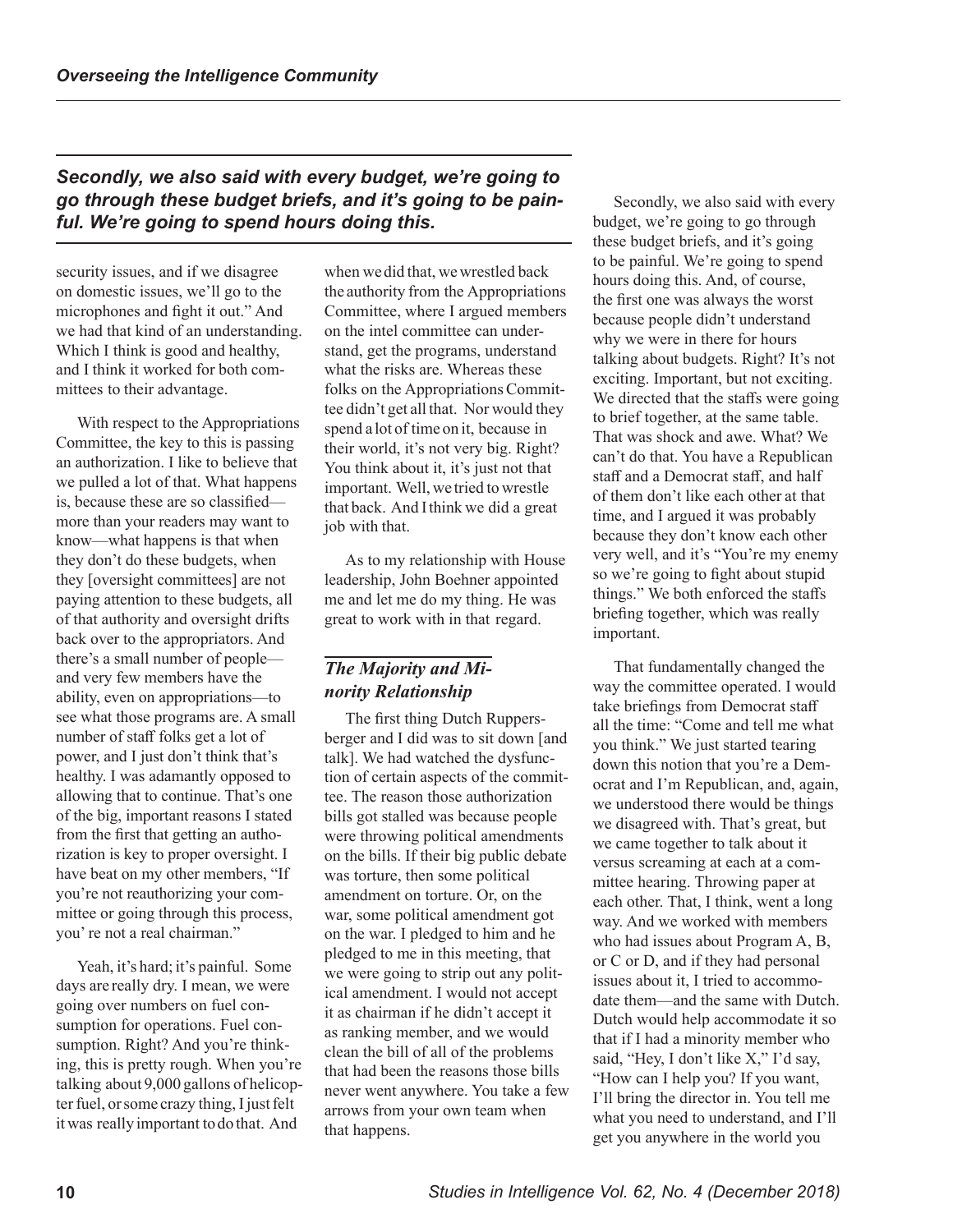have to go if you think you need to do that." And that proved to be very helpful. Nothing was antagonistic, no question was out of bounds.

I also thought I put together a better reading packet, and I made it available to members, "Come in, read through these packets, it'll help you prepare if you don't have tons of time for a hearing." That was my other thing, "Please don't come unprepared. When we're asking these working intelligence officials for two hours or three hours of time, be prepared. Don't ask a dumb question." We forced people to prepare themselves. In the beginning, I had staff available the day before hearings and said, "Come down, and if you have a question, that's where you ask your dumb question." And it's not dumb if you're learning, clearly, but I don't want you to do it in front of them. Just like you all practice before you got to us, I wanted us to practice before you all got to us as well. I think that was pretty helpful. Not every member took advantage; some members were more interested in it than others. But I do think it improved the level of the members' smarts about tough issues and their questions. And I think all of that just helped to make a better committee. And again, we tried to take both Democrat and Republican staff in those pre-briefs, answering questions, offering help. It was "What do you need to know, can we help you? Can you phrase your question like this; it might be more beneficial to get what you need. Perfect." Seemed to work.

*If [staffers] came because they had experience and wanted to put that experience to work in the broader context of the Intelligence Community, great.* 

## *What Makes for a Good HPSCI staffer?*

If you're a person who comes there because you were frustrated with the Intelligence Community, bad idea. You're going to hate that staffer very quickly. If they came because they had experience and wanted to put that experience to work in the broader context of the Intelligence Community, great. And they all come with passions, and understanding, and expertise. We tried to assemble people by that. I think we got it pretty right. And the other thing for me on my committee, you either had to buy into the program we were selling, or no thank you. You want to come there to be a partisan fighter? Don't come to the Intelligence Committee; I just didn't want you there. You just weren't going to help. And we had some people come and go, and some people didn't like that, and good on them, maybe there's a better place for you in Congress somewhere else.

I wanted staffers who, even if they didn't have tons of experience in the business, were academically qualified to come up and help us on certain things. They can learn a little, the Intelligence Committee can learn from you, and we can all put a better product together. I tried to have that *mix*  of people. And I ended up having a lot of people who had experience doing something at some point in their careers: some from the CIA, some from the military side, I had a *mix* of everybody. And it balanced. And I had some folks from the former NSC. The former chairman, Michael Allen, was the NSC guy and brought that

flavor to it. And to me, that makes the stew taste a little better.

#### *Perspectives on Media*

*Relationship with the media.* I had a different attitude on this than other chairmen, I admit it. Because of the level of controversy coming out of the committee at that time, I felt it was very important to go out and at least have a dialogue with the media. I was trying to take some of the mystery away—where they didn't sit in the bar and on their third beer decide that every CIA officer is trying to steal their rights or whatever. I worried about that, because that was the only narrative out there. I took a pretty aggressive stance about trying to interact with the media and tried to explain—never compromising methods and sources—that we make policy decisions and why we were making them. And why that was important. And I do believe that helped when bad things happened. The media trusted me. It didn't like everything I said, but they trusted me, knowing I wasn't going to lie to them. I was honest about it.

Most of my chairmanship was with Obama. If I agreed with him, I said I agreed with him. If I didn't agree with him, I said, "Here's why I don't agree with him." But I didn't use the classified portion of that to justify my argument. And so I think that was an important role. Some people have a hard time with that. I used to tell all my members, "If you're not used to dealing with classified information, don't talk to the press. If they come to you, take a year. Take 12 months or 18 months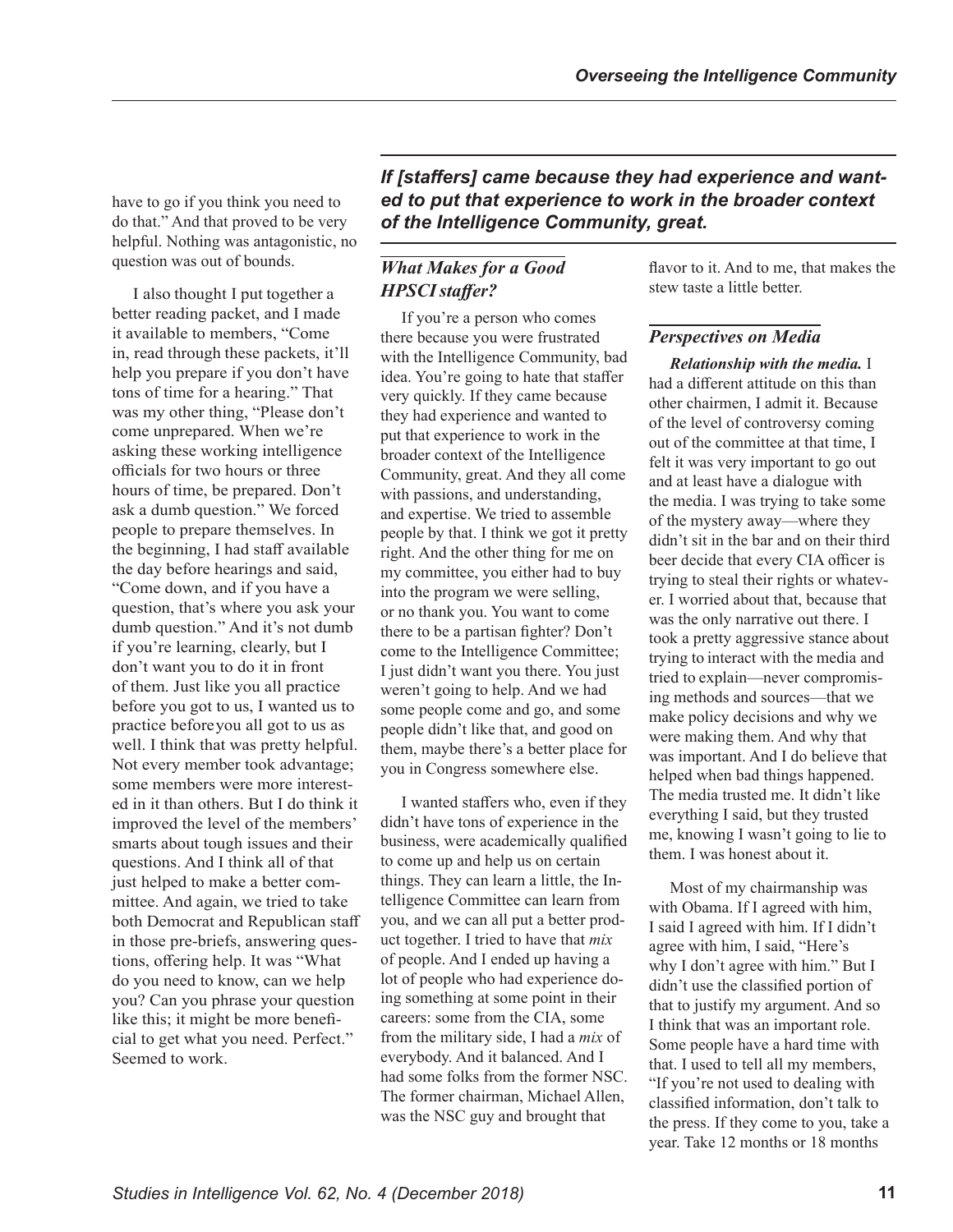*Notwithstanding [some poor reporting], there are good, thorough, honest journalists. I think of the big, high profile guys: David Ignatius, always tried to get it right; the AP reporter, injured in Iraq, Kim Dozur; you know people like that. I always thought they were trying to get it right.* 

to learn the material. Learn what a classification is, because you can make a mistake that gets people hurt, and so you've got to be really careful about it." You know I had been on the committee a while, I understood how to handle classified materials. By the time I was chairman, I think I was fairly well prepared to deal with the nuance of what you can talk about, what you can't, and what you should be talking about when it comes to intelligence. And I told myself, "I get to see really positive, good things a lot, and they deserve a little defending in the public record, at least [they should get as much attention] as the folks who had done something wrong."

Media coverage of the intelligence business? It was in frustration, honestly, that I took a more public role in trying to defend the IC. I don't know if that's the right terminology, but at least try to get the media to acknowledge there's a whole other side that you don't get to see, and when things go well, it's like the firefighters, you know? If they never leave the firehouse, you start thinking that they're awful people. But guess what, when your house is on fire, you're pretty damn glad they're there. I think a lot of media coverage is highly skeptical of the community. I think, in so many ways, the media think the community is just as eager to break the law as it is to follow the law. That was the one that used to get me the most because

they did not understand the ethos and ethics and commitment to follow the law of 99.9 percent of the people in the Intelligence Community have.

I'll never forget this. When there was the big disclosure on the telecommunication companies doing metadata, the reason we got behind on the narrative is that it wasn't anyone involved in the program, even the contractors. It was a contractor about three rings out who thought something bad was happening in the little black room that they wouldn't let him in. And so the media got spun up on that, and so they were convinced that everyone was lying before they opened their mouths. That was really, really frustrating to me, because the media had a great story. They had it wrong, but it was a great story. Oh, my gosh, they're spying on you. The NSA is listening to every phone call and reading every email. No, that's not the way it works.

Notwithstanding, there are good, thorough, honest journalists. I think of the big, high profile guys: David Ignatius, always tried to get it right; the AP reporter, injured in Iraq, Kim Dozier; you know people like that. I always thought they were trying to get it right. Ken Dilanian was pretty good, from the *LA Times*; he's a national security guy; he was trying to get it right. They don't always get it right, because of the information they get. And I worry about the reporters

who only want to break the scoop about something bad happening, get their prize, their Pulitzer Prize. And so they're very aggressive.

*IC interactions with the press.* I always said, when I'm all done with all of this, I want to be the press person for the Intelligence Community. It may be the easiest job ever: "No comment." "Call me back tomorrow, I'll have another statement for you. No comment." I do think they've tried to get a little better. I never found it good that they were doing off-the-record briefings for reporters. I'11 tell you why. As chairman I used to go nuts when I found out they did it, because we have members who weren't getting those kinds of briefings. And I'm like: "You can't do that. You cannot do that!"

I do think the community needs to have a better public-facing arm of what they do, but that was not the way to do it. It still irks me to this day, because then I'd have members honked off, that somebody's leaking to the press. Well, no not really, it was a briefing from the community. "Well, how come I couldn't get that information?" I just thought it worked against the community's or agency's purpose.

 I do think they need to find ways to be more transparent. They don't have to give a lot. One of the reasons I really wanted to do the show "Declassified" was because I wanted to show positive stories.<sup>a</sup> I mean Charlotte was hard. It didn't always work out the way we thought it would work out, but at the end of the day, it gave a positive spin on work in

a. *Declassified: Untold Stories of American Spies* is a documentary series that details cases, missions and operations of the American intelligence community. It has appeared since 2016 on CNN.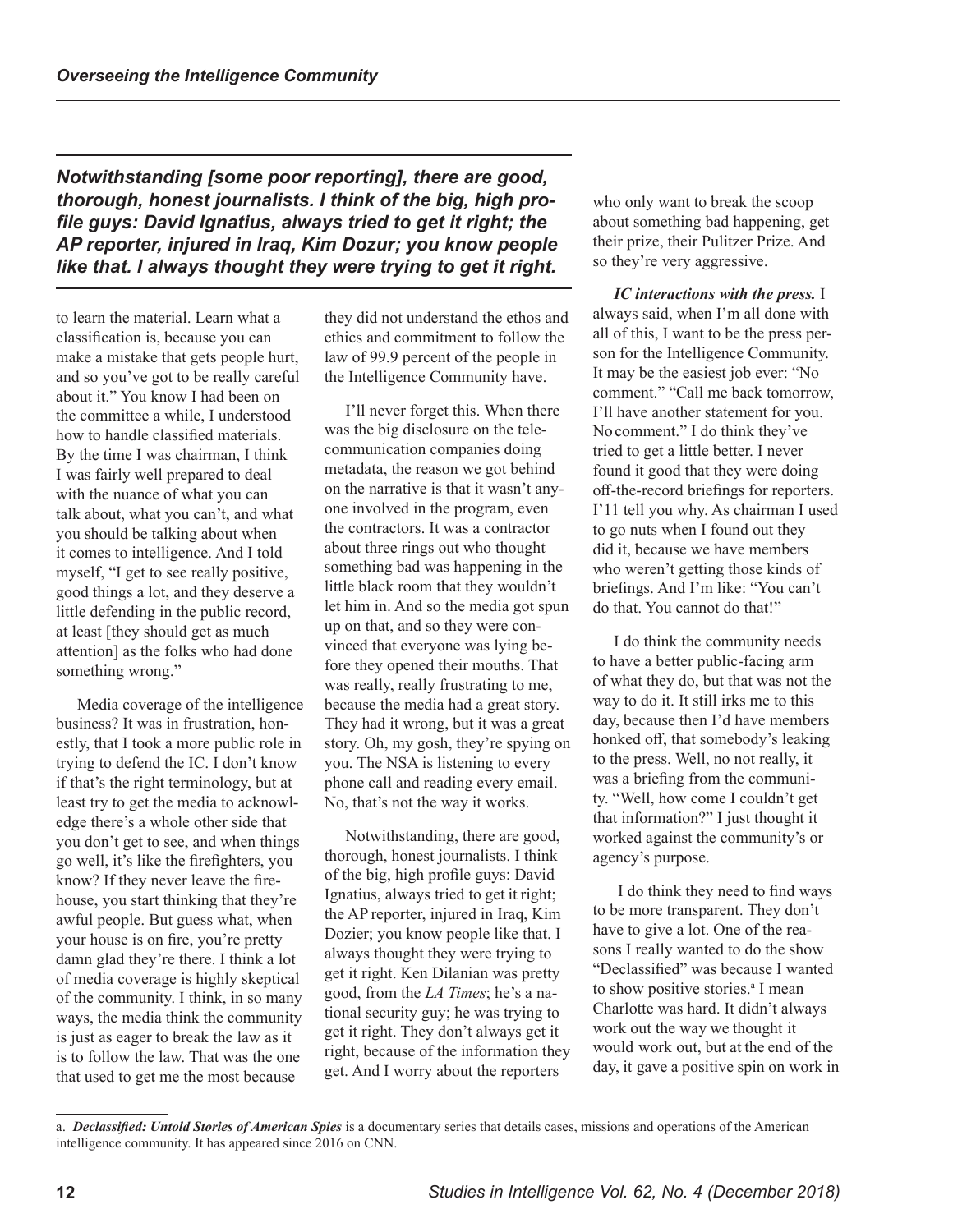the Intelligence Community. I know that sounds corny. Honest, I had no other reason to do that. I was frustrated that we couldn't get those stories out, and I wish they could do better, but I understand why sometimes they don't have the option to.

# *Addressing Whistleblower Incidents.*

I took such incidents very seriously. I had a legal counsel or a special investigator in the committee assigned to review cases. Most of them had legal backgrounds. I don't care if it sounded crazy, when the first phone call [from a whistleblower] came in, I took it seriously. If that [whistleblower] system is going to be a safety valve for people feeling like something bad is happening, we needed to take it deadly seriously—much to the chagrin sometimes of the community, which says "Really? That's the craziest thing I've ever heard in my life." Sorry, we're going to go through this process. Let us determine if it is the craziest thing in the world. Again, I did that because I felt the [people in] the community absolutely needed to be able to pick up a phone and call us. I know every agency in the community has one [??an inspector general or ombudsman??]. We were just another [safety valve] outside of that. Plus, we have access to the material.

But I also treated it seriously in the sense that I respected the agents; I went into this with the idea of due process, as in an investigation. I mean, I'm not going to walk in and say, "Why did you kill John F. Kennedy? One of your employees told me that." We went in and said, "Hey, there is this set of facts we're operating on; we're going to need to *I know having members come out to places with clandestine operations is a pain in the ass, but to me they are great opportunities to show members the difficulties of what happens and what you actually do.*

investigate this; we're going to need a little information." I never had a problem, honestly, all of that time, people handled it very professionally—as we did. Now, sometimes they're not happy with our outcome, and they call someone else, that's fine, too. But you have to have a functioning place for these people to call, or they're calling the *Washington Post* or the *New York Times* and not getting the story right.

# *Evolution of Perspectives on Oversight, on the IC*

On oversight itself, my perspectives haven't changed, not really. I had a few years in the beginning, when [the committee] just wasn't functioning very well, and it was disappointing to me. I remember one particular occasion, when the ranking member and a member, or the chairman, were basically screaming at each other in front of our panel of witnesses. To the point where they both got up and left the room. And the rest of us were sitting in our chairs waiting, in the classified setting, for the hearing to start. I was mortified that we would have that fight in a back room somewhere. In a way I appreciated that happening, because it really cemented my notion, "Boy, if I ever had the opportunity to influence this place, we are not doing that. And we are going to conduct ourselves in a way that I think both the Intelligence Community and we would say was professional." And I think we accomplished that.

I think [for me] it was just constant growing. I know having members come out to places with clandestine operations is a pain in the ass, but to me they are great opportunities to show members the difficulties of what happens and what you actually do. Hey, there are no Aston Martins and no martinis, and I think the tuxedos may have been stolen. You know, it gives members an opportunity to see that kind of work up close and personal, and I think that helps inform and take the edge off of members. Everywhere I went, I always encouraged [intelligence officers] to listen if a member shows up. It's the officers' opportunity to be proud of what they're doing. And don't be bashful about telling them, if they ask, where there are issues. My response? "Fine, I can see it's hard, so how can we be helpful?"

In sum, I think that's the only way I changed. [The near brawl] just made me more confident in the fact that I was going to run the committee in a very different way than I had seen before.

#### *Evaluating the Performance of the Committee and Staff*

You want me to evaluate the staff of the committee? The committee as a whole? Well, that's a hard thing. [Your question "Is your baby ugly?" I thought we had a beautiful baby. I don't know. I think we did pretty well. We hit all of our budget marks, we brought back important oversight programs on a regular basis. We put more normalcy back into the counterintelligence efforts that we were overseeing, and more of the strategic